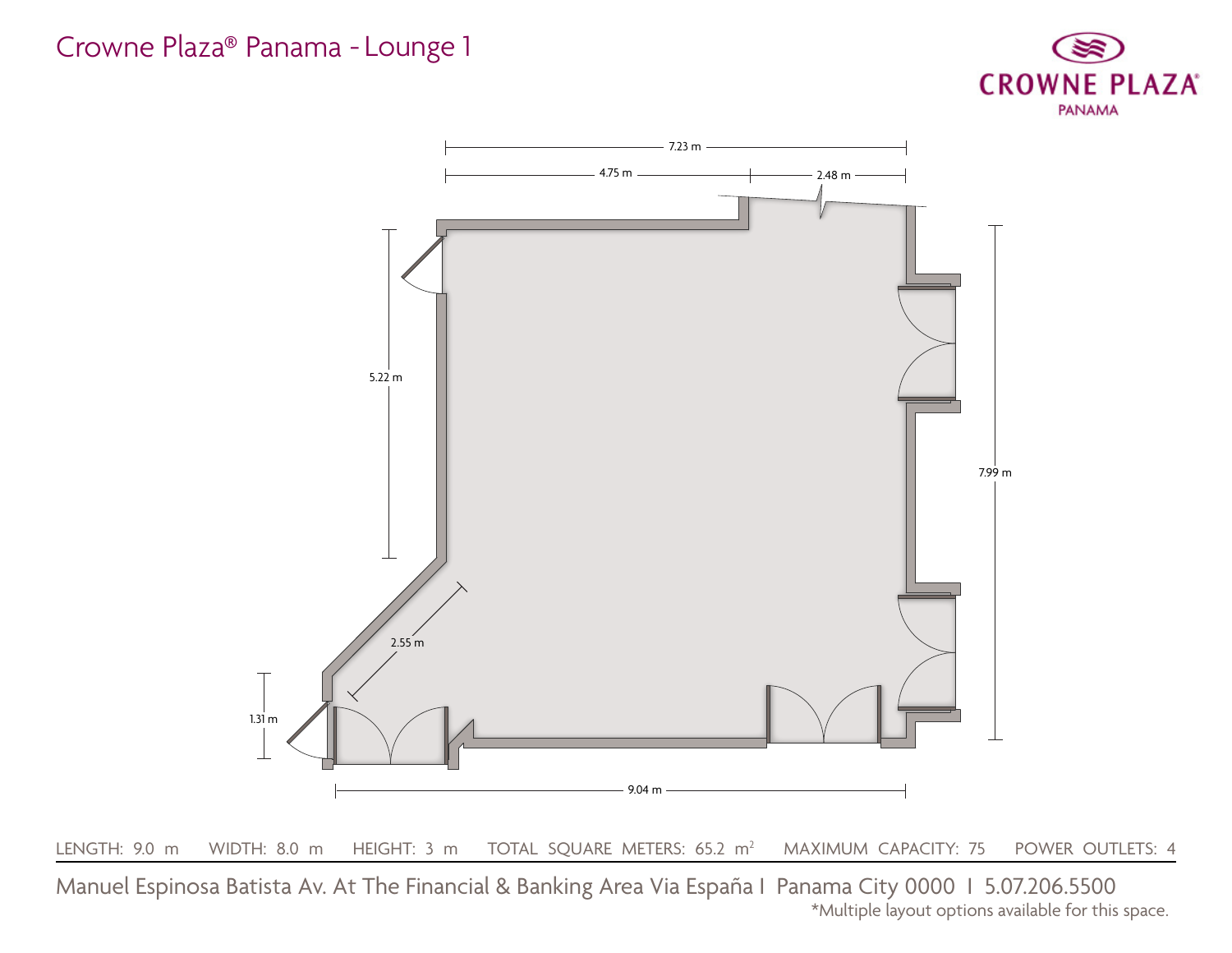#### Crowne Plaza® Panama - Lounge 2





\*Multiple layout options available for this space.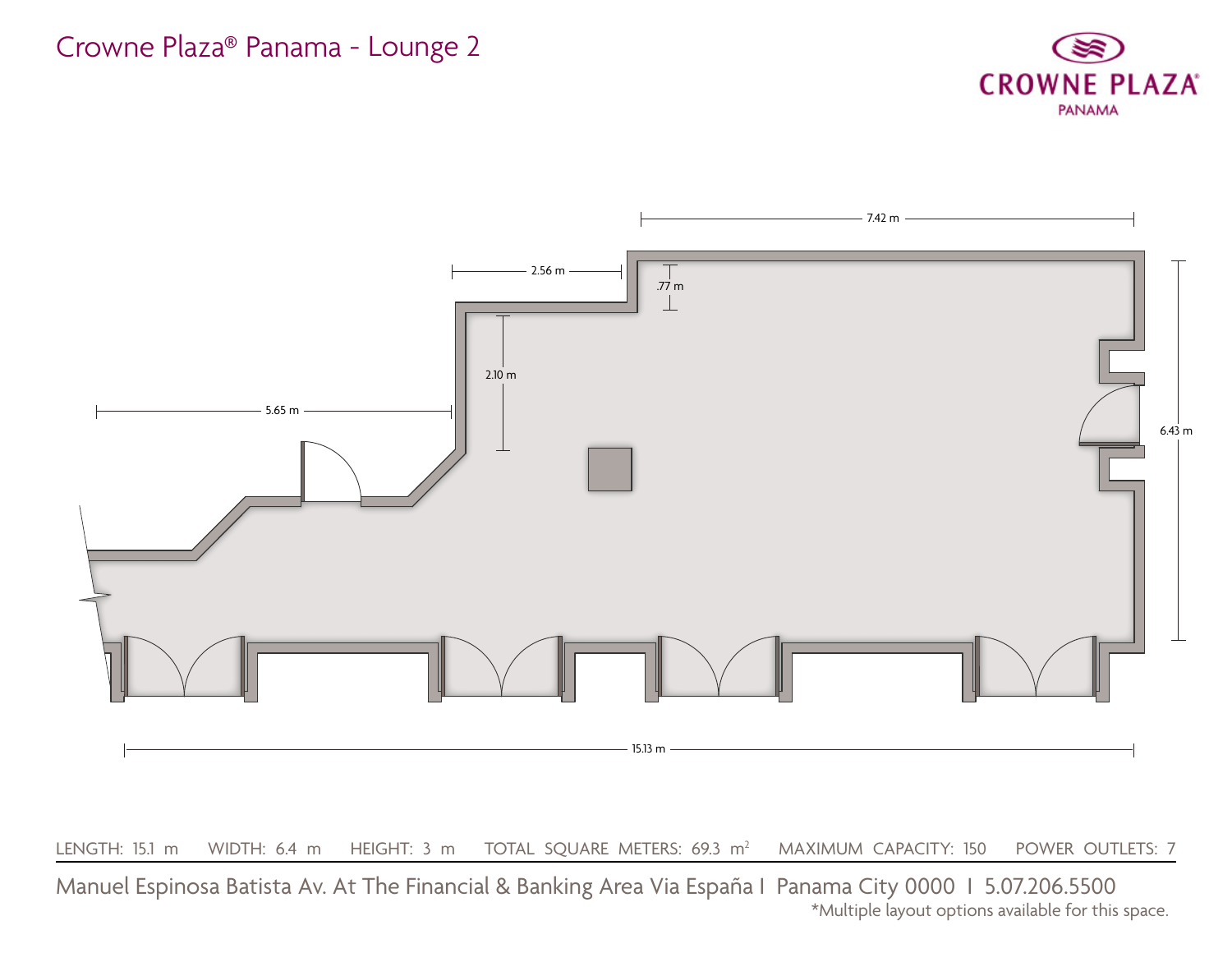# Crowne Plaza® Panama - Salón Arturios

Manuel Espinosa Batista Av. At The Financial & Banking Area Via España I Panama City 0000 I 5.07.206.5500 \*Multiple layout options available for this space.



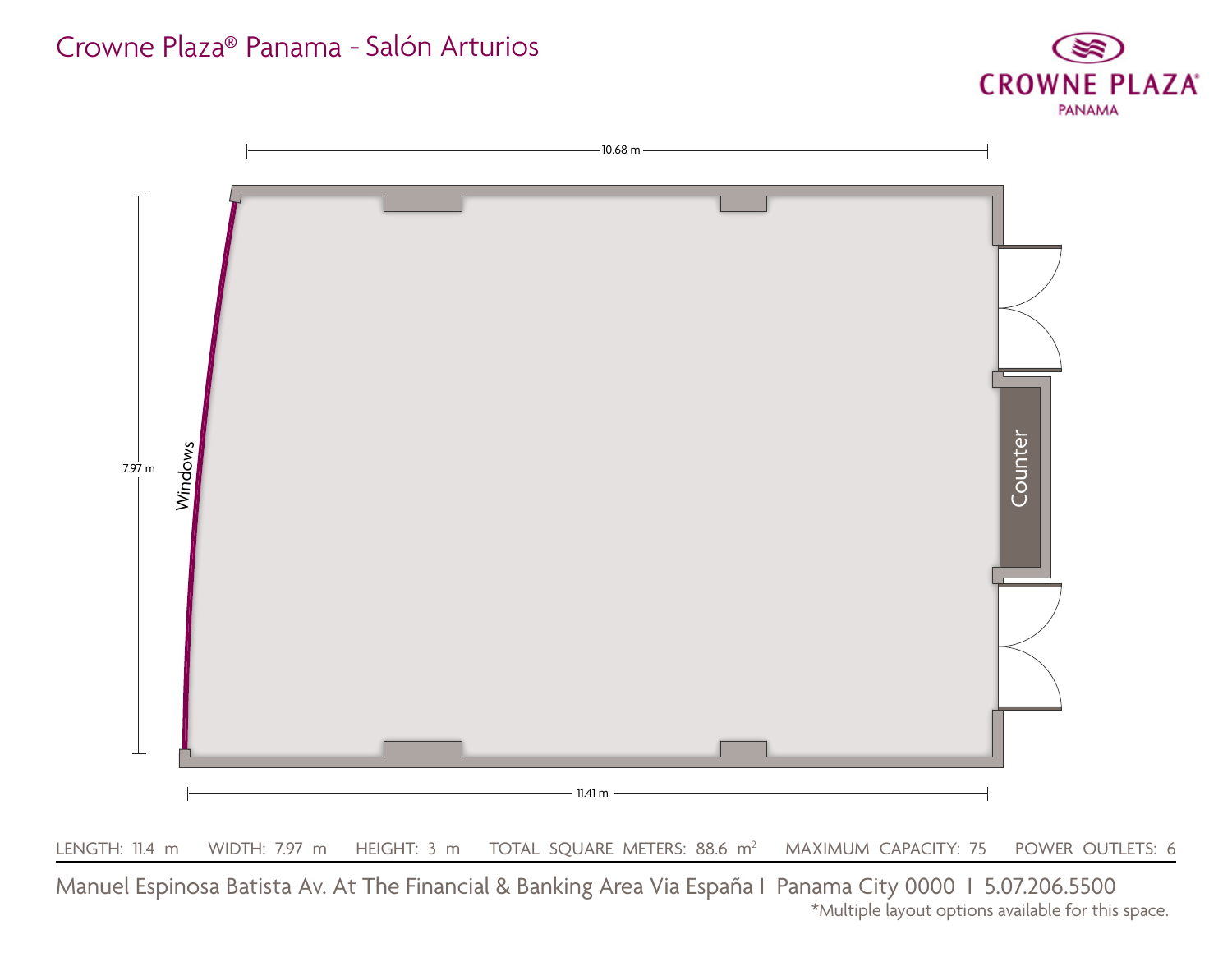# Crowne Plaza® Panama - Salón Las Margaritas



\*Multiple layout options available for this space.

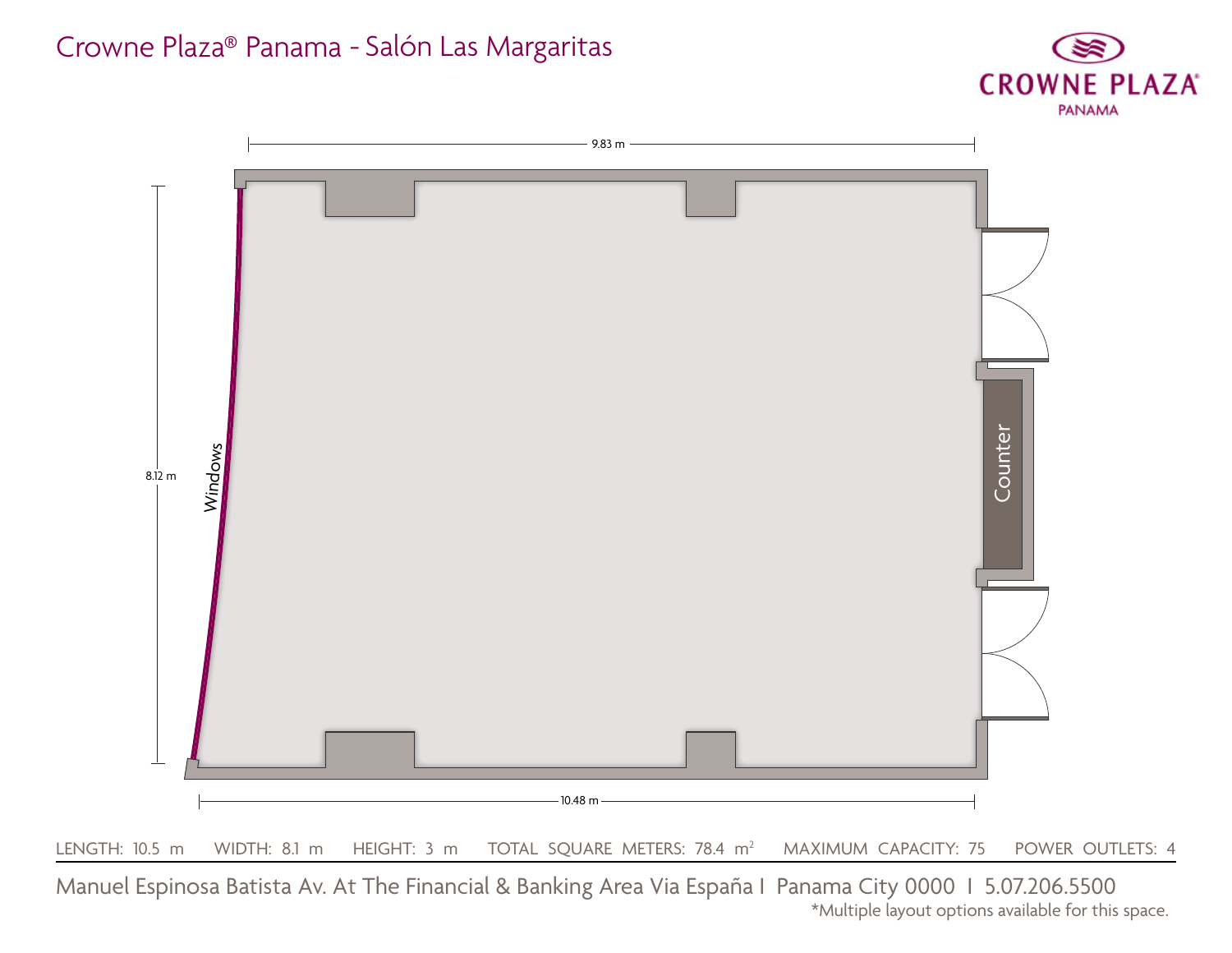LENGTH: 21.2 m WIDTH: 7.9 m HEIGHT: 3 m TOTAL SQUARE METERS: 164.8 m<sup>2</sup> MAXIMUM CAPACITY: 200 POWER OUTLETS: 8

### Crowne Plaza® Panama - Salón Las Orquideas